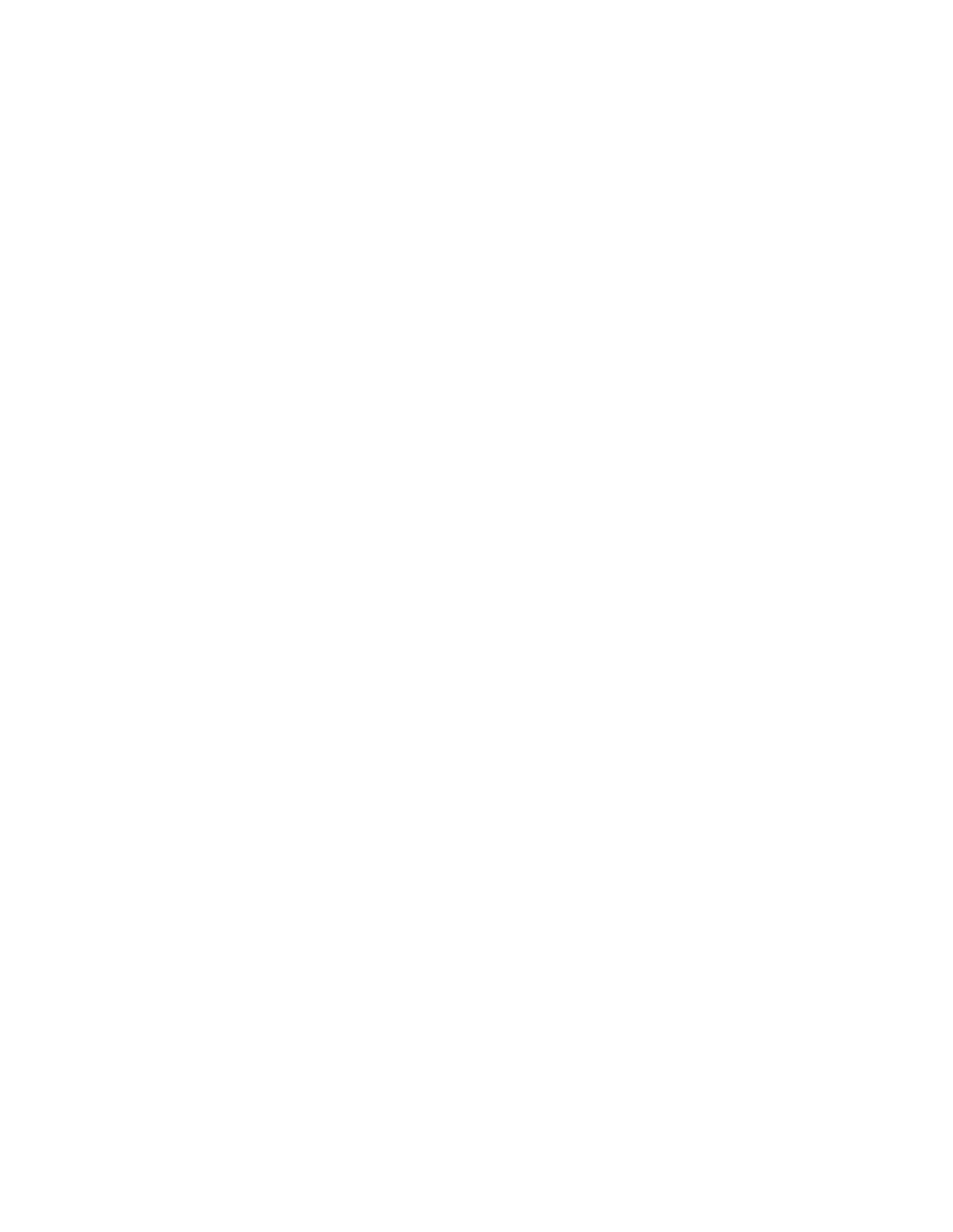## APPENDIX G

## **PEETS Emission Factors**

| SCC 10100601                                                                   | Utility Boiler - Nat Gas                                                        | Pounds per MMcf     | Date of Change |  |  |  |  |  |
|--------------------------------------------------------------------------------|---------------------------------------------------------------------------------|---------------------|----------------|--|--|--|--|--|
| <b>Reactive Organics</b>                                                       |                                                                                 | 1.4                 | 6/19/1997      |  |  |  |  |  |
| Nitrogen Oxides                                                                |                                                                                 | 550                 | 6/19/1997      |  |  |  |  |  |
| <b>Particulate Matter</b>                                                      |                                                                                 | 2.5                 | 12/9/1999      |  |  |  |  |  |
| <b>Sulfur Oxides</b>                                                           |                                                                                 | 0.6                 | 6/19/1997      |  |  |  |  |  |
| Carbon Monoxide                                                                |                                                                                 | 40                  | 6/19/1997      |  |  |  |  |  |
| AP-42(1/95), Table 1.4-2, 1.4-3, 1.4-1; ROC/TOC=0.835(FIRE)                    |                                                                                 |                     |                |  |  |  |  |  |
| SCC 10200501                                                                   | Ind Boiler #1/#2 Fuel Oil                                                       | Pounds per MGallons | Date of Change |  |  |  |  |  |
| <b>Reactive Organics</b>                                                       |                                                                                 | 0.2                 | 4/28/1997      |  |  |  |  |  |
| Nitrogen Oxides                                                                |                                                                                 | 20                  | 4/28/1997      |  |  |  |  |  |
| <b>Particulate Matter</b>                                                      |                                                                                 | $\overline{c}$      | 4/28/1997      |  |  |  |  |  |
| <b>Sulfur Oxides</b>                                                           |                                                                                 | 71.8                | 4/28/1997      |  |  |  |  |  |
| Carbon Monoxide                                                                |                                                                                 | 5                   | 4/28/1997      |  |  |  |  |  |
| AP-42 (1/95), Table 1.3-2, 1.3-4; S=0.5%.                                      |                                                                                 |                     |                |  |  |  |  |  |
| SCC 10200504                                                                   | Boiler #4/#5/#6 Fuel Oil                                                        | Pounds per MGallons | Date of Change |  |  |  |  |  |
| <b>Reactive Organics</b>                                                       |                                                                                 | 0.2                 | 4/28/1997      |  |  |  |  |  |
| Nitrogen Oxides                                                                |                                                                                 | 20                  | 4/28/1997      |  |  |  |  |  |
| <b>Particulate Matter</b>                                                      |                                                                                 | $\overline{7}$      | 4/28/1997      |  |  |  |  |  |
| <b>Sulfur Oxides</b>                                                           |                                                                                 | 75.8                | 4/28/1997      |  |  |  |  |  |
| Carbon Monoxide                                                                |                                                                                 | 5                   | 4/28/1997      |  |  |  |  |  |
| AP-42 (1/95), Table 1.3-2, 1.3-4; S=0.5%. Factors for #4. Override for others. |                                                                                 |                     |                |  |  |  |  |  |
| SCC 10200601                                                                   | Boiler-Nat Gas-Default                                                          | Pounds per MMcf     | Date of Change |  |  |  |  |  |
| <b>Reactive Organics</b>                                                       |                                                                                 | 5.5                 | 4/24/2003      |  |  |  |  |  |
| Nitrogen Oxides                                                                |                                                                                 | 100                 | 4/24/2003      |  |  |  |  |  |
| <b>Particulate Matter</b>                                                      |                                                                                 | 7.6                 | 4/24/2003      |  |  |  |  |  |
| <b>Sulfur Oxides</b>                                                           |                                                                                 | 0.6                 | 4/24/2003      |  |  |  |  |  |
| Carbon Monoxide                                                                |                                                                                 | 84                  | 4/24/2003      |  |  |  |  |  |
|                                                                                | AP-42 Table 1.4-1 and 1.4-2, July 1998. NOx Factor-Uncontrolled < 100 MMBTU/hr. |                     |                |  |  |  |  |  |
| SCC 10200602                                                                   | Boiler-NG-40 ppm NOx                                                            | Pounds per MMcf     | Date of Change |  |  |  |  |  |
| <b>Reactive Organics</b>                                                       |                                                                                 | 5.5                 | 4/24/2003      |  |  |  |  |  |
| Nitrogen Oxides                                                                |                                                                                 | 50                  | 4/24/2003      |  |  |  |  |  |
| <b>Particulate Matter</b>                                                      |                                                                                 | 7.6                 | 4/24/2003      |  |  |  |  |  |
| <b>Sulfur Oxides</b>                                                           |                                                                                 | 0.6                 | 4/24/2003      |  |  |  |  |  |
| Carbon Monoxide                                                                |                                                                                 | 84                  | 4/24/2003      |  |  |  |  |  |
| AP-42 Table 1.4-1 and 1.4-2, July 1998. NOx Factor-40ppm NOx.                  |                                                                                 |                     |                |  |  |  |  |  |
| SCC 10200603                                                                   | Boiler-NG-30 ppm NOx                                                            | Pounds per MMcf     | Date of Change |  |  |  |  |  |
| <b>Reactive Organics</b>                                                       |                                                                                 | 5.5                 | 5/7/2003       |  |  |  |  |  |
| Nitrogen Oxides                                                                |                                                                                 | 37.5                | 4/24/2003      |  |  |  |  |  |
| <b>Particulate Matter</b>                                                      |                                                                                 | 7.6                 | 5/7/2003       |  |  |  |  |  |
| <b>Sulfur Oxides</b>                                                           |                                                                                 | 0.6                 | 5/9/2003       |  |  |  |  |  |
| Carbon Monoxide                                                                |                                                                                 | 84                  | 5/7/2003       |  |  |  |  |  |
|                                                                                | AP-42 Table 1.4-1 and 1.4-2, July 1998. NOx Factor-30ppm NOx.                   |                     |                |  |  |  |  |  |
| SCC 10200604                                                                   | Boiler-Nat Gas-Dflt-MMBTU                                                       | Pounds per MMBTU    | Date of Change |  |  |  |  |  |
| <b>Reactive Organics</b>                                                       |                                                                                 | 0.0052              | 9/29/2006      |  |  |  |  |  |
| Nitrogen Oxides                                                                |                                                                                 | 0.0952              | 9/29/2006      |  |  |  |  |  |
| <b>Particulate Matter</b>                                                      |                                                                                 | 0.0072              | 9/29/2006      |  |  |  |  |  |
| <b>Sulfur Oxides</b>                                                           |                                                                                 | 0.0006              | 9/29/2006      |  |  |  |  |  |
| Carbon Monoxide                                                                |                                                                                 | 0.08                | 9/29/2006      |  |  |  |  |  |
|                                                                                |                                                                                 |                     |                |  |  |  |  |  |

Same as SCC 10200601, with units of MMBTU. 1050 BTU/cuft assumed.